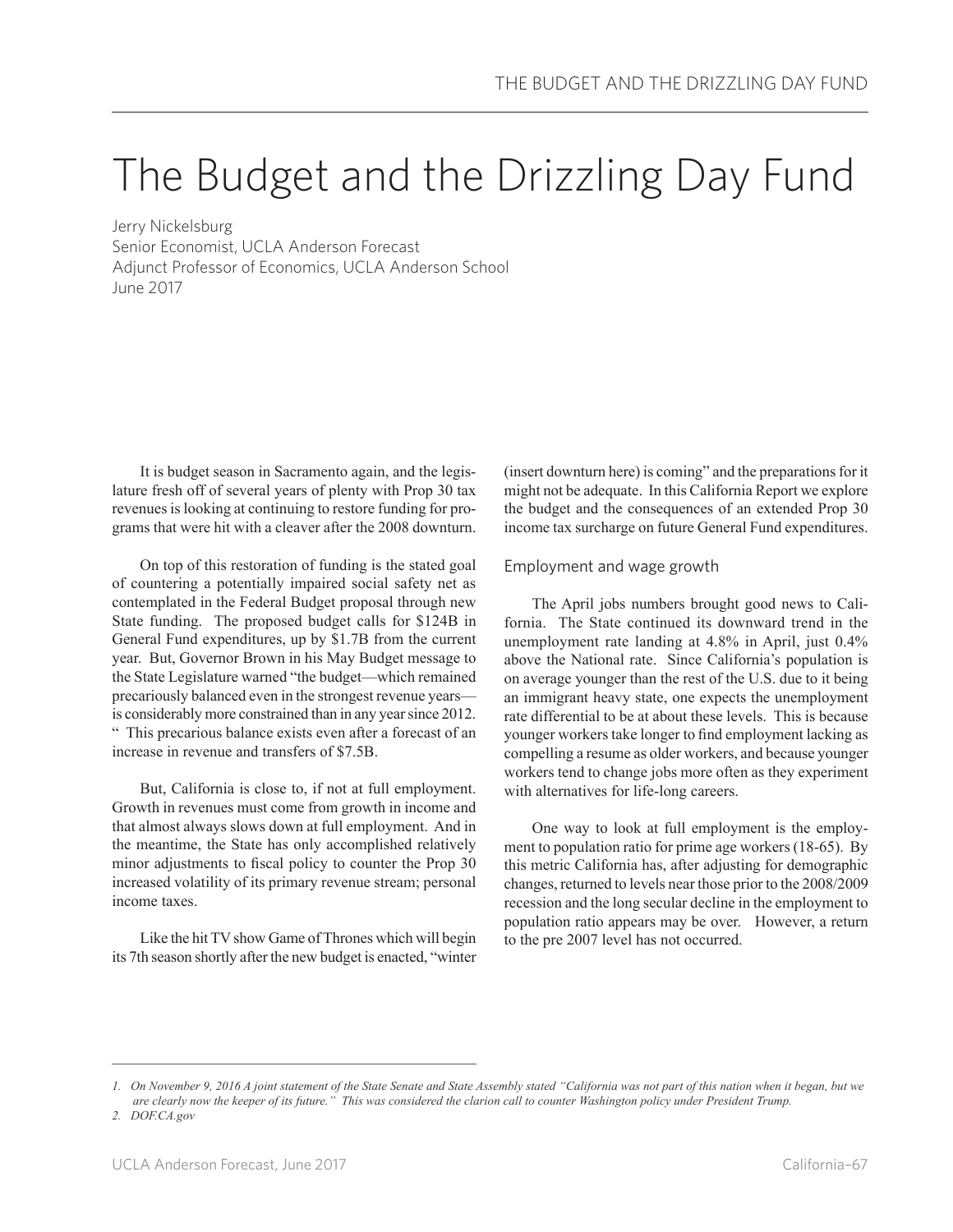

This suggests that there maybe room for increased employment and therefore increased revenue, but the potential increased employment does not appear to be on the high end where it might affect State income tax revenue in a significant way. On the lower end of the income spectrum, the increases in the minimum wage will have little impact on State revenues.

Today in California employment is at record levels with 16.7 million payroll jobs. Over the past 3 months (February to April) job gain has been widespread but less so than previously. Manufacturing, government, retail, temp agencies, information and finance all posted payroll losses. The big winners have been construction, education health care and social services, and leisure & hospitality. Continued growth in the first of these is threatened by higher interest rates, and the latter two are at risk from changes to Obamacare and reductions in international tourism.

This being the case, how can California experience increasing income, and by implication income tax receipts, at the same or faster rates than before? What is required is either immigration increasing the population, or tight labor markets and company valuations increasing taxable income. The problem with an assumption that relies on this is that neither on is in the "very-likely" camp.

Population growth from domestic migration will be restrained by the high cost of housing. Even if efforts underway today to build out more housing and the infrastructure to support it come to the fore, it will be years before the impact will be felt. Population growth from international migra-



*Source: EDD.ca.gov*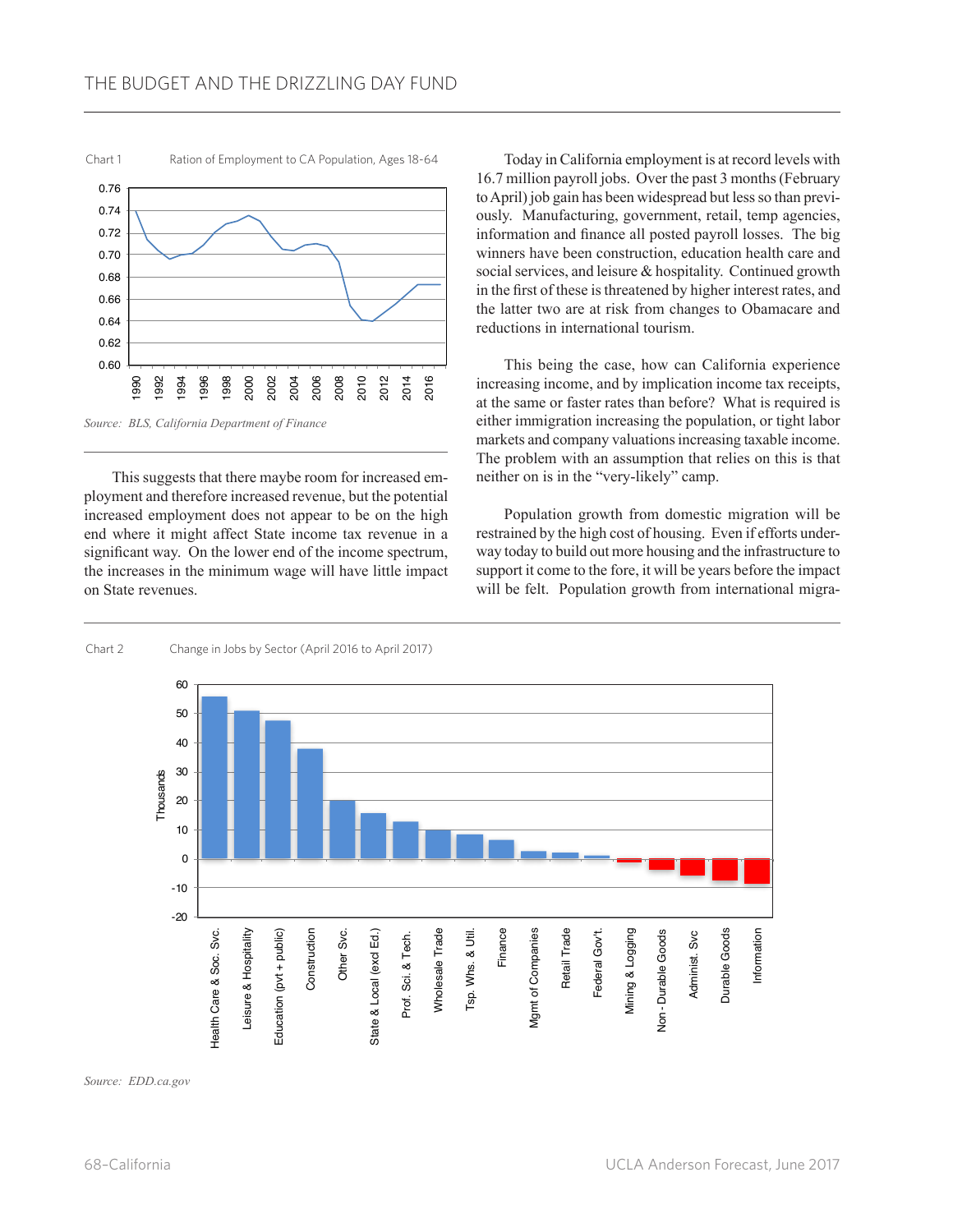tion will run into a Trump wall. Thus higher taxes through increased immigration, whether domestic or international is not apt to occur.

#### Current Income Tax Revenue

Figuring out the impact of income growth on fiscal year budgets is a bit subtle as income is earned and taxed in a calendar year, but paid over more than one calendar year, and fiscal years run from July to June. For the purposes of this analysis, I will focus on income and tax revenues in calendar years.

As can be seen from Chart 3, income tax revenues have trended upwards since the depths of the last recession, and plateaued in 2014 and 2016. The 2014 plateau is easily explained as changes in tax rates, they increased at the Federal level January 2013, resulted in income shifting back to 2012. The increase in tax revenues with Prop 30 did not result in income shifting as Prop 30 passed in November 2012 and was retroactive to January 2012. However, the plateau in 2016 admits no such explanation. An examination of the



*Source: California Department of Finance*

data (Chart 4) shows that in fact real personal income growth continued in 2016 but the rate of growth relative to 2015 fell even as California continued its faster than the U.S. economic expansion.



## The Historical Record on General Fund Deficits

To explore this further consider Chart x. The columns in the chart are the actual surplus and deficits in the State General Fund. These are not from the budget itself, but from the ex-post reconciliation of what the State received in General Fund Revenue and what it paid out in expenditures from the General Fund. The line in the chart is the change in the rate of change of real personal income. That is, after adjusting for inflation, these data describe whether or not personal income is growing at a faster, slower or at the same rate.

Prior to 1967, the year of the Reagan tax increase which gave us the progressive tax system we enjoy today, there is little relation between the line and the surplus/deficit columns. To be sure, there is also little data. But afterwards, virtually every time the line goes negative there is either a deficit in the current or following fiscal year. And tellingly, those deficits tend to be clustered in multiple years of deficits. As well, they get larger over time. The recent exception of the 2013 fiscal year is because of the income shifting previously described.